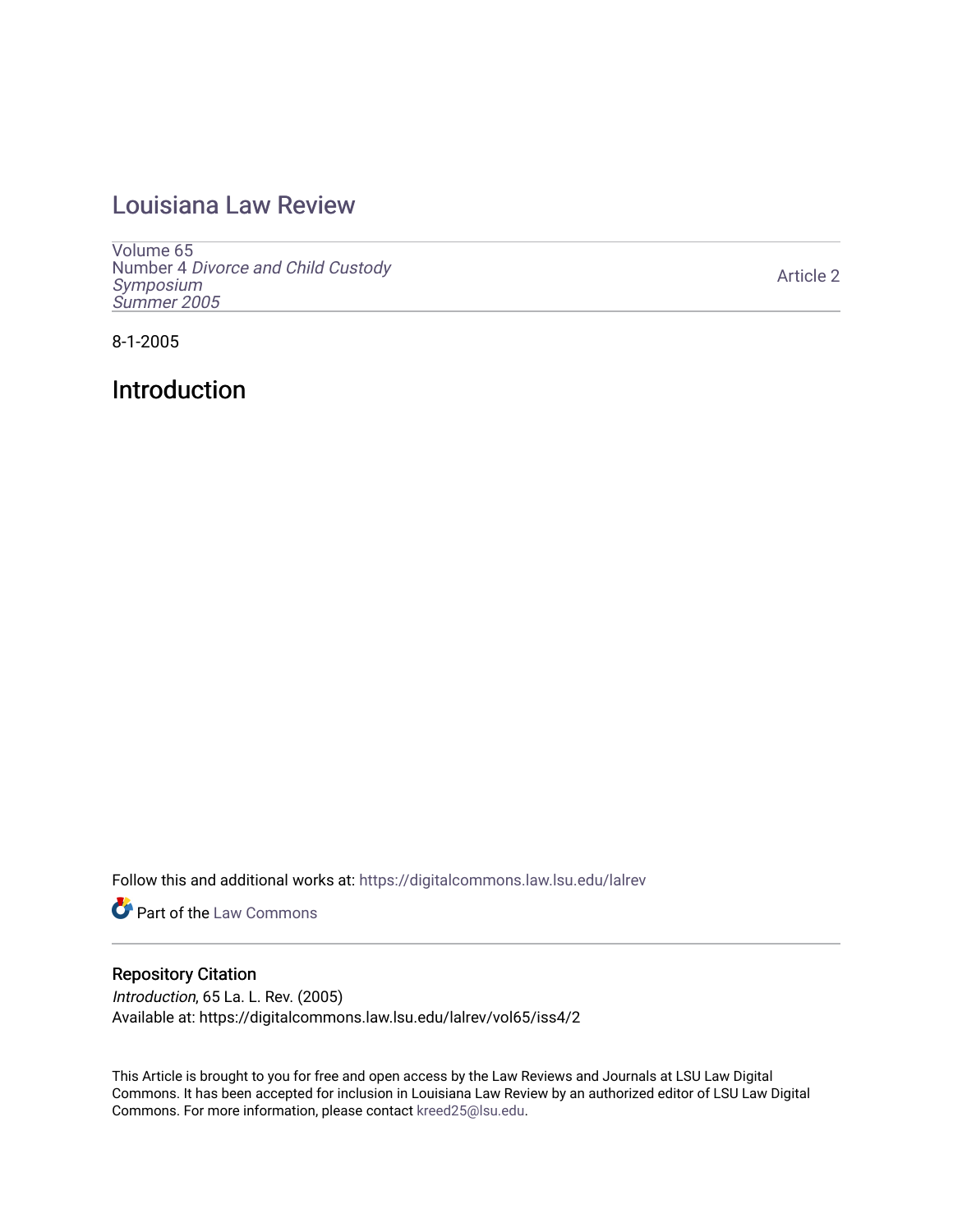## **Introduction**

Divorce has become a fact of life. A practice that was once an exception to the rule of the two parent family has become more common over time. From a moral taboo, it has become socially acceptable for couples who have made a lifetime commitment to sever it. In the process, the divorcing couple's ". **.** .failure to set boundaries is one of the major sources of conflict and stress between the parents,"<sup>1</sup> and the children of the marriage are sometimes lost in the shuffle.

As divorce has become more prevalent in American society, focus by social scientists has shifted from the couple to the children because as one court noted, "Divorcing parents seek, or decide not to seek custody of their children for many different reasons, many of which have little correlation with the best interest of the child."<sup>2</sup> In one study of parent-child communications about the family's divorce, nearly one in four children (twenty-three percent) reported that no one had talked to them about it, and forty-five percent reported having received only short-shrift bulletins, such as "your dad is leaving."3 These failures to communicate may have long-term effects, as interviews with grown-up children, even decades after a parental divorce, suggest that many have persistent anger about having no role in the divorce proceedings, at being ignored, and at not being consulted about custodial arrangements.<sup>4</sup>

Divorce is rarely a pleasant experience under the systems in place in most states today.

In the current adversarial model, the impact of provoking parents to dredge up old failures, to prove cruelties in exquisite detail, to exaggerate if not to lie, to plot for the downfall of the other surely exacerbates woundedness and hostility... In child custody disputes, the child's whole self and well-being are at stake and the decision-making process itself can compound the child's trauma. Most importantly, the adversarial adjudicatory process is unequal to the task of retrofitting parents for their new roles as parents living in what will be a binuclear family.<sup>5</sup>

As a result, many seek reform to the current adversarial system. "Custody controversies, unlike other types of litigation, involve parties who will have some sort of continuing future interaction with each

<sup>1.</sup> Lucy S. McGough, *ProtectingChildreninDivorce: Lessonsfrom Caroline Norton,* 57 Me. L. Rev. 1, 22 (2005).

<sup>2.</sup> Veazey v. Veazey, 560 P. 2d 382 (Alaska 1977).

<sup>3.</sup> Judy Dun et. al, *Family Lives and Friendships: The Perspective of Children in Step-Single-ParentandNonstep Families,* 15 J. Fam. Psychol. 272, 272-87 (2001).

<sup>4.</sup> Judith S. Wallerstein et al., The Unexpected Legacy of Divorce: A 25 Year Landmark Study (2000).

<sup>5.</sup> McGough, *supra*note **1,** at 28-29.